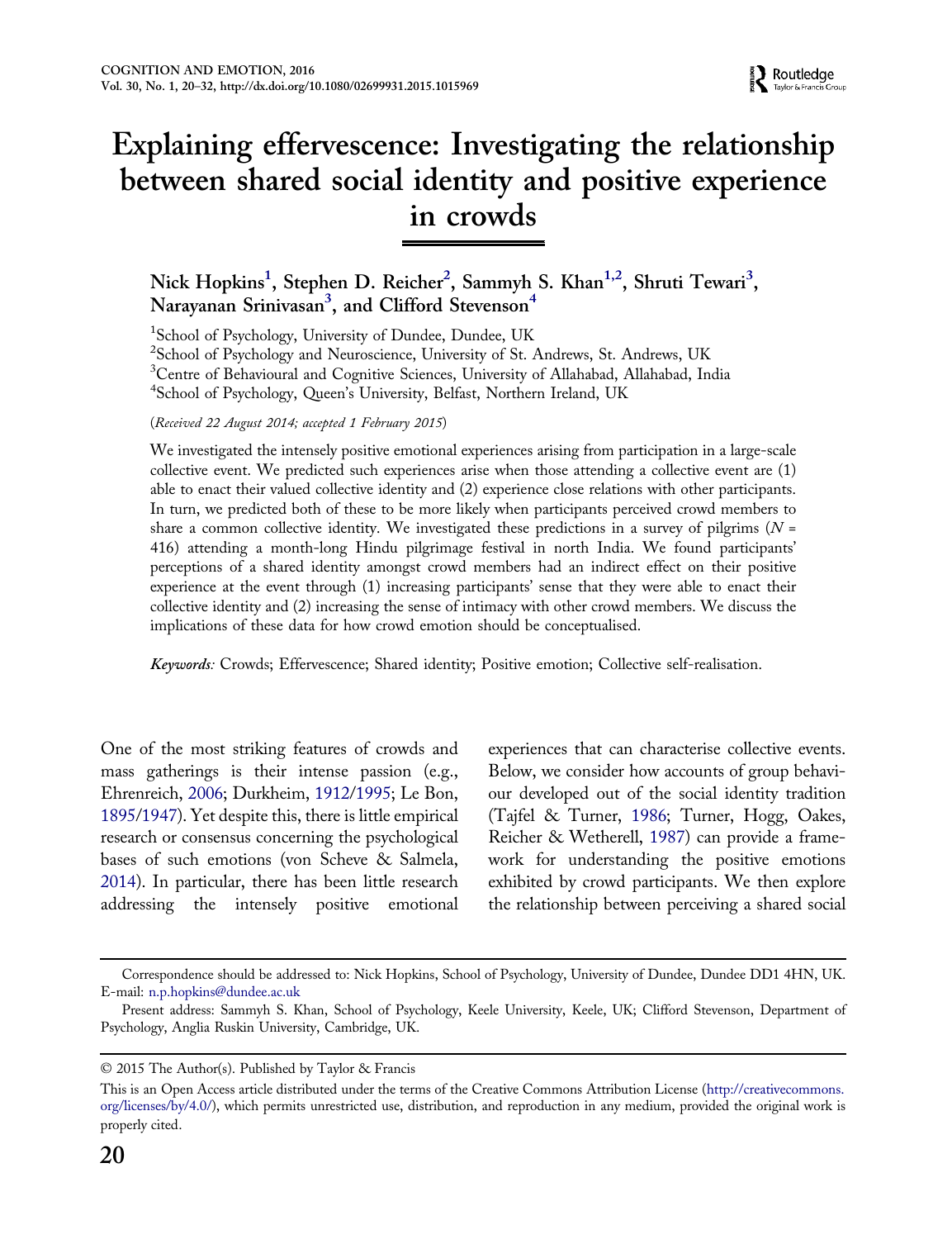identity amongst crowd members and experiencing positive emotions using data obtained from pilgrims attending one of the world's largest mass gatherings —the Magh Mela at Prayag, Allahabad, India.

### Challenging irrationalism

In his classic text, Le Bon (1895/1947) argued that the emotionality of crowds derives from people losing their sense of self and their capacity for reason: all that remains are the passions. Indeed, Le Bon proposed that the non-conscious contagion of emotions amongst individuals resulted in both an automatic re-alignment of individuals' behaviour and a consequent loss of control over behaviour (von Scheve & Salmela, 2014). Le Bon's contemporary, Durkheim (1912/ 1995) agreed on the importance of crowd emotionality and coined an evocative term—effervescence—to describe it. Durkheim agreed that emotion could overwhelm crowd members and alter their forms of thought, but he resisted a simple dichotomy between reason and emotion. Indeed, he argued that collective events were socially important contexts in which societal values could be celebrated and re-affirmed. However, while Durkheim rejected the characterisation of collective events as psychologically meaningless, his analysis of the basis for the emergence of strongly positive emotions in the crowd remained vague. Certainly, he offered little analysis of group processes and how they affect the degree to which participants in a collective event are likely to report strongly positive emotional experiences.

More recently, social psychological research has begun to develop a stronger, empirically based analysis of crowd behaviour which more directly challenges Le Bon's assumption that crowd psychology (including the intense emotions associated with participation) involves a distortion of normal functioning. As data on crowd behaviour have accumulated, so the notion that crowd members become mindless and irrationally excitable has been challenged (McPhail, 1991; Turner & Killian, 1972). The social identity approach, which over recent years has come to dominate psychological research into crowd processes (e.g., Reicher,

1987, 2001), also counters the argument that identity and reason are lost in a psychological crowd. Rather, individuals shift from thinking of themselves in terms of their personal identities to thinking of themselves as members of a common category, and the basis for their behaviour shifts from personal belief to group norms. This analysis is supported by historical and psychological evidence that crowd behaviour is meaningful in the sense of reflecting the content of these identities (e.g., Reicher, 1984; Stott & Drury, 2000; Stott, Hutchison, & Drury, 2001; Thompson, 1971). Initially, this focus on the socially meaningful character of crowd action tended to eclipse a consideration of crowd emotion. More recently, however, social identity accounts of the crowd have begun to address the emotional experience of crowds and its antecedents.

#### From shared identity to positive experience

Collective emotions can be conceptualised as "common feelings by members of a social unit as a result of shared experiences" (Lawler, Thye, & Yoon, 2014). It is easy for outside observers to assume that those who come together in an event constitute a psychological crowd with shared experiences and common emotions. However, this is misleading. All manner of social divisions may remain relevant even in ostensibly unitary and cohesive events such as national celebrations (Pehrson, Stevenson, Muldoon, & Reicher, 2013) or pilgrimages (Messerschmidt & Sharma, 1981; Sallnow, 1981). These divisions may not only undermine consensus on the experience of the event, but may indeed foster factional and antagonistic social relations.

From a psychological perspective such observations underline the significance of a central tenet of self-categorisation theory's analysis of group behaviour in general (SCT; Turner et al., 1987) and crowd behaviour in particular (Reicher, 1987, 2001). That is, the mere co-presence of a number of people does not constitute a psychological group or crowd. Rather, the formation of a psychological collectivity resides in shared acts of self-categorisation. Research has shown that when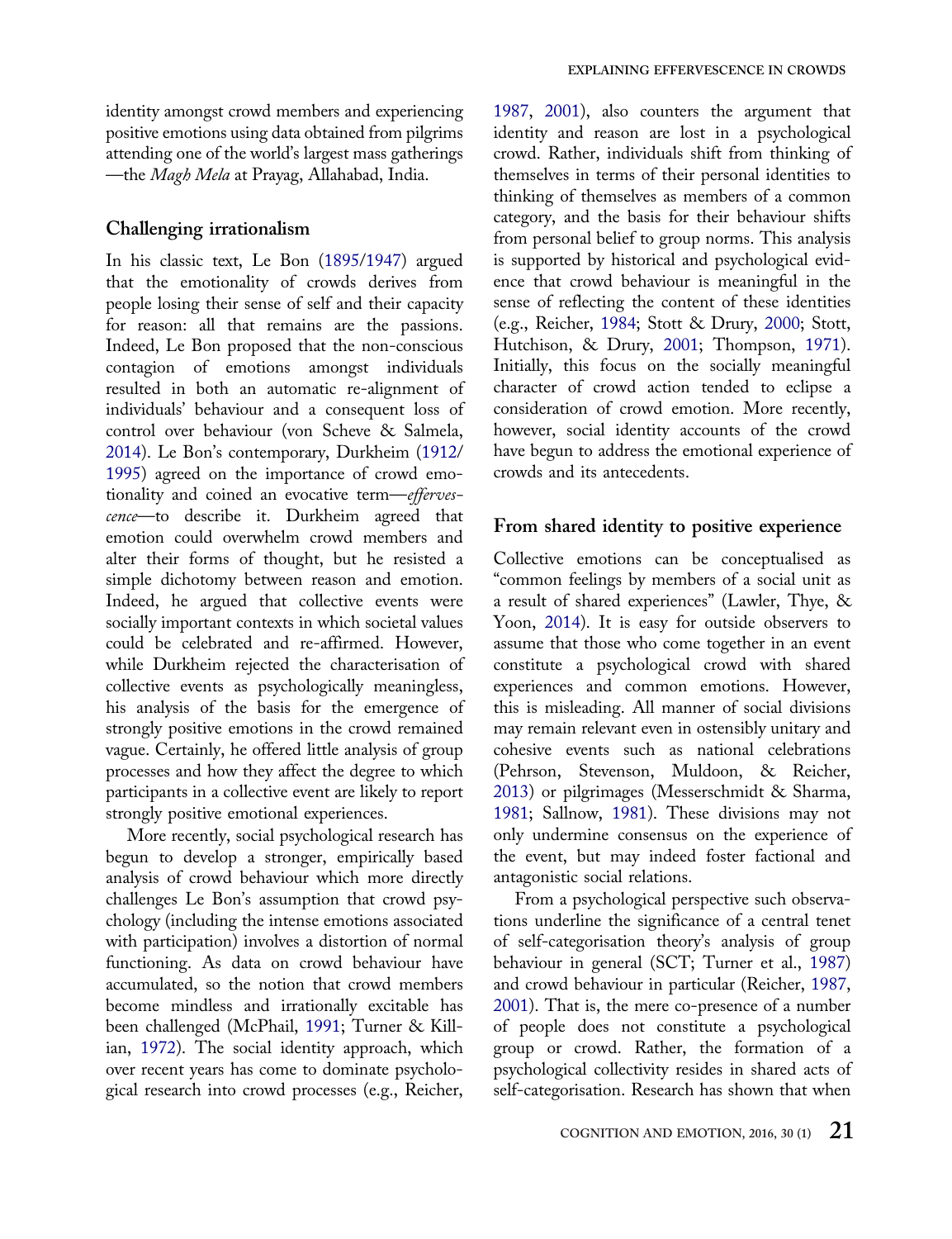there is a shared social identity—that is, when a set of people view themselves and others in terms of a common category membership (e.g., "we are all Americans")—a number of psychological transformations occur. First, there is a cognitive transformation; people adopt a common frame of reference based on collective norms and values. Those with a shared identity adopt the same perspective based on group beliefs and values, and expect (and seek) agreement with each other (Haslam, Oakes, Reynolds, & Turner, 1999; Haslam & Reicher, 2012; Turner, Oakes, Haslam, & McGarty, 1994). Moreover, a consensual frame of reference serves as a common framework for the evaluation of events and experiences. Second, there is a relational transformation: Those who see others as part of a common "us" become more cooperative and trustful (Tyler & Blader, 2000), more respectful (Renger & Simon, 2011) and more helpful (Levine, Prosser, Evans, & Reicher, 2005; Wakefield et al., 2011) towards each other. Also, people become more comfortable with reduced social and physical distance from fellow in-group members (Alnabulsi & Drury, 2014; Novelli, Drury, & Reicher, 2010; Novelli, Drury, Reicher, & Stott, 2013).

We suggest that both of these transformations can help explain effervescence. First, a shared frame of reference allows for a shared interpretation of events and a common understanding of what contributes to (and undermines) one's experience. In turn, such a frame facilitates coordinated action between crowd members which empowers them to enact their shared values and norms. This ability to enact social identity and behaviorally realise the values associated with one's social identity [what we term collective self-realisa*tion* (CSR)] is one important source of a positive experience: there is a wealth of ethnographic and interview data, drawn from studies of protestors, to suggest that CSR in crowds is intensely pleasurable and uplifting (Drury & Reicher, 2005, 2009; Drury, Cocking, Beale, Hanson, & Rapley, 2005).

Second, a shared identity brings a sense of connection with others, and this mutual intimacy and warmth in social relationships (what we term

relationality) is experienced positively. In contrast to the anomie of everyday life—where others are as likely to pass by as to give support, as likely to disagree with one's views as to offer agreement shared identity in the crowd gives rise to a sense of others as a source of acceptance and recognition. Qualitative evidence illustrates that this sense of relationality, is another basis for deeply positive experience (Neville & Reicher, 2011).

Building on this logic and this earlier work, there is reason to believe that both greater CSR and greater relationality would be associated with positive experience in collective settings. Moreover, there is reason to believe that both CSR and relationality have a basis in the degree to which crowd participants perceive and experience a shared identity with other co-present crowd members. Thus, we predicted that a shared identity amongst crowd members would be associated with crowd members' positive experience through two routes, CSR and relationality. Or, put slightly differently, we predicted shared identity to have an indirect effect on positive experience via both CSR and relationality. In our research, we investigated these proposed associations using survey data from a large collective gathering—a Hindu festival in north India known as the Magh Mela.

# The present study

The *Magh Mela* occurs annually and attracts millions of pilgrims to the banks of the Ganges at Prayag (Allahabad, Uttar Pradesh). Many come for three or four days around particularly auspicious bathing days (defined by the lunar calendar) and combine their bathing in the Ganges with shopping and visiting the funfair that borders the site. However, many commit to staying for a full month. These latter (known as kalpwasis) subject themselves to a distinctive routine of religious devotion (bathing before dawn and in the afternoon, reciting prayers and attending religious meetings led by gurus and sadhus). They are typically older than those attending for just a few days (often in their sixties and seventies) and at this later stage of their lives are intent upon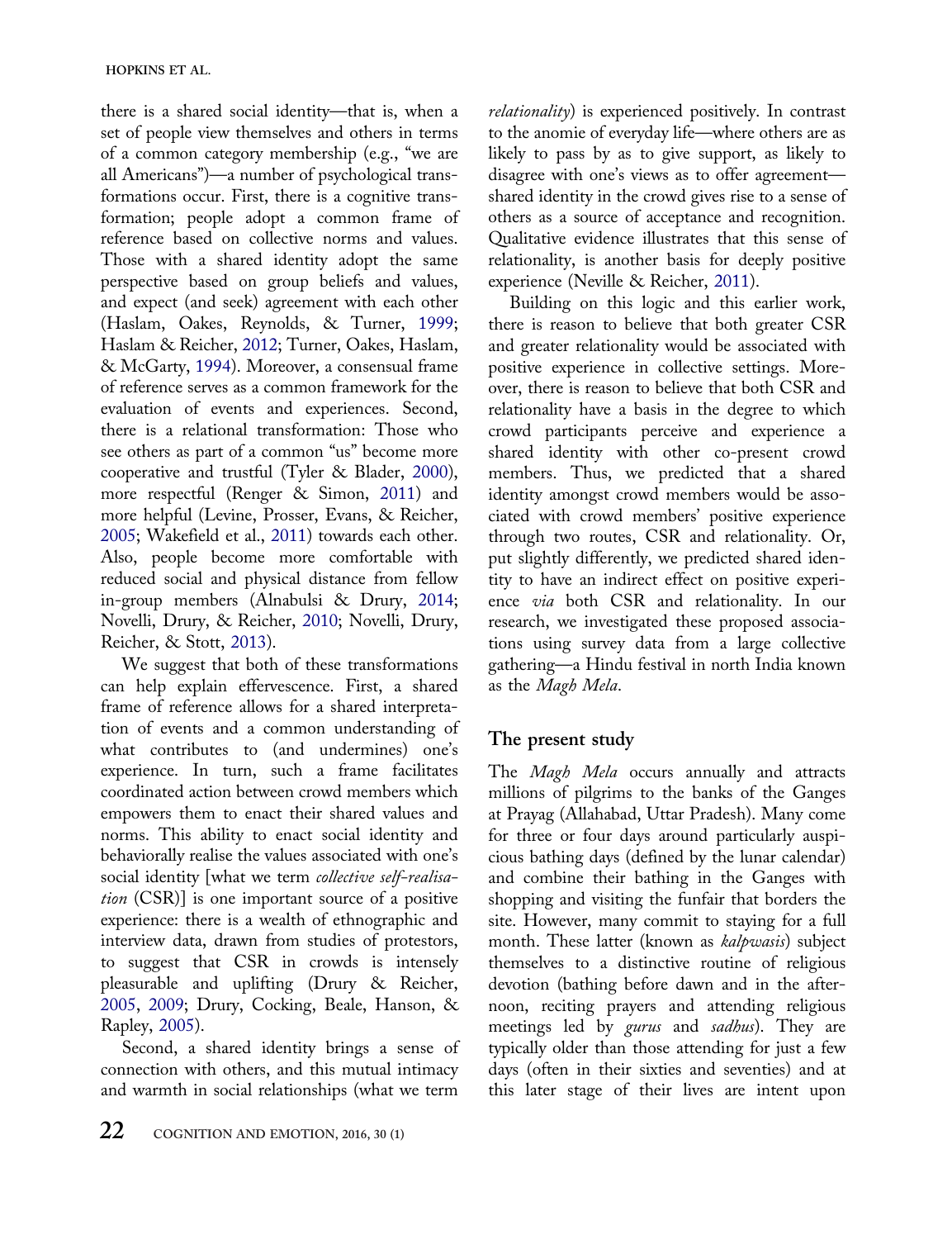seeking religious merit through renouncing all worldly ways and comforts. They live in basic tents and eat one major vegetarian meal a day (without spices which are believed to excite the senses and thus detract from the spiritual). Moreover, the distinctive commitments of the kalpwasis are underlined by the fact that they do not simply commit to live a simple life for the month—they commit to participating in the Mela for 12 consecutive years.

Thus, although at first sight the crowd at the Mela may appear an undifferentiated mass, it is not: the kalpwasis differentiate themselves from non-kalpwasis pilgrims who visit for a few days (Hopkins et al., 2015). Indeed, the former routinely avoid areas of the Mela site occupied by the latter (especially those associated with commerce and the funfair) on the grounds that such experiences subvert the kalpwasis' goal of renouncing the routine concerns and pleasures of everyday life. Such renunciation is psychologically demanding in the best of environments and is particularly difficult in the cold, noisy and rudimentary temporary camps constructed on the Ganges' sandy floodplain. Yet, for all this, kalpwasis routinely describe their experience using terms such as ananda which translates as "sublime bliss" (Paranjape, 1999; Prayag Magh Mela Research Group, 2007) which comes close to the intensely positive experience associated with the term "effervescence".

Given that the kalpwasis' social identity entails relinquishing worldly concerns and devoting oneself to spiritual matters (especially bathing and prayer rituals) it follows that in this context, CSR refers to the extent to which kalpwasis are successful in living a simple spiritual life in which worldly luxuries and concerns are renounced. But this is no easy task. Not only must they endure physical hardship, they must do so in the company of others and this means that these others' behaviour is not incidental to one's ability to realise and enact the values and ideals of the kalpwasi identity. For example, one of these ideals is that one does not gossip, and if this ideal is to be realised behaviorally it is important that others share and enact it (otherwise, one's own ability to live up to this

identity-related ideal would be compromised). So too, if one is to avoid the distractions of argument or non-religious music or argument, it is important that those in one's vicinity do not argue or play such music (Shankar et al., 2013).

As kalpwasis are easily distinguishable (e.g., by their living area and routines) and differentiate themselves from non-kalpwasis attending the Mela, there is a basis for kalpwasis seeing each other as part of a single group (Prayag Magh Mela Research Group, 2007) and for mutual support and social influence (Pandey, Stevenson, Shankar, Hopkins, & Reicher, 2014). However, this cannot be assumed (Messerschmidt & Sharma, 1981). Not only are there different groups from different regions, following different gurus and traditions, but more mundane tensions associated with collective living may subvert a sense of shared identity.

Accordingly, we expected variation in the degree to which kalpwasis reported a sense of shared identity, and that higher levels would be associated with a more positive kalpwasi experience. Moreover, we expected the association between shared identity and positive experience to be mediated by two processes. First, as a shared identity entails a common frame of reference for the interpretation of events and an alignment of values and purpose, we expected higher levels of shared identity to be associated with greater CSR. Second, we expected higher levels of shared identity to be associated with greater "relationality" (i.e., more intimate social relations). Accordingly, we predicted that the greater the perception of a shared identity, the more intensely positive the individual's experience and that this relationship would be mediated via both CSR and relationality (in parallel).

# METHOD

## Sample

Data were obtained through an orally administered questionnaire delivered to 416 kalpwasis attending the 2011 Mela ( $M_{\text{age}}$  = 64.38 years,  $SD = 9.32$  years). Two-hundred and thirty-seven (57.0%) were female. Three-hundred and eightyfour (92.3%) belonged to the General Caste (GC)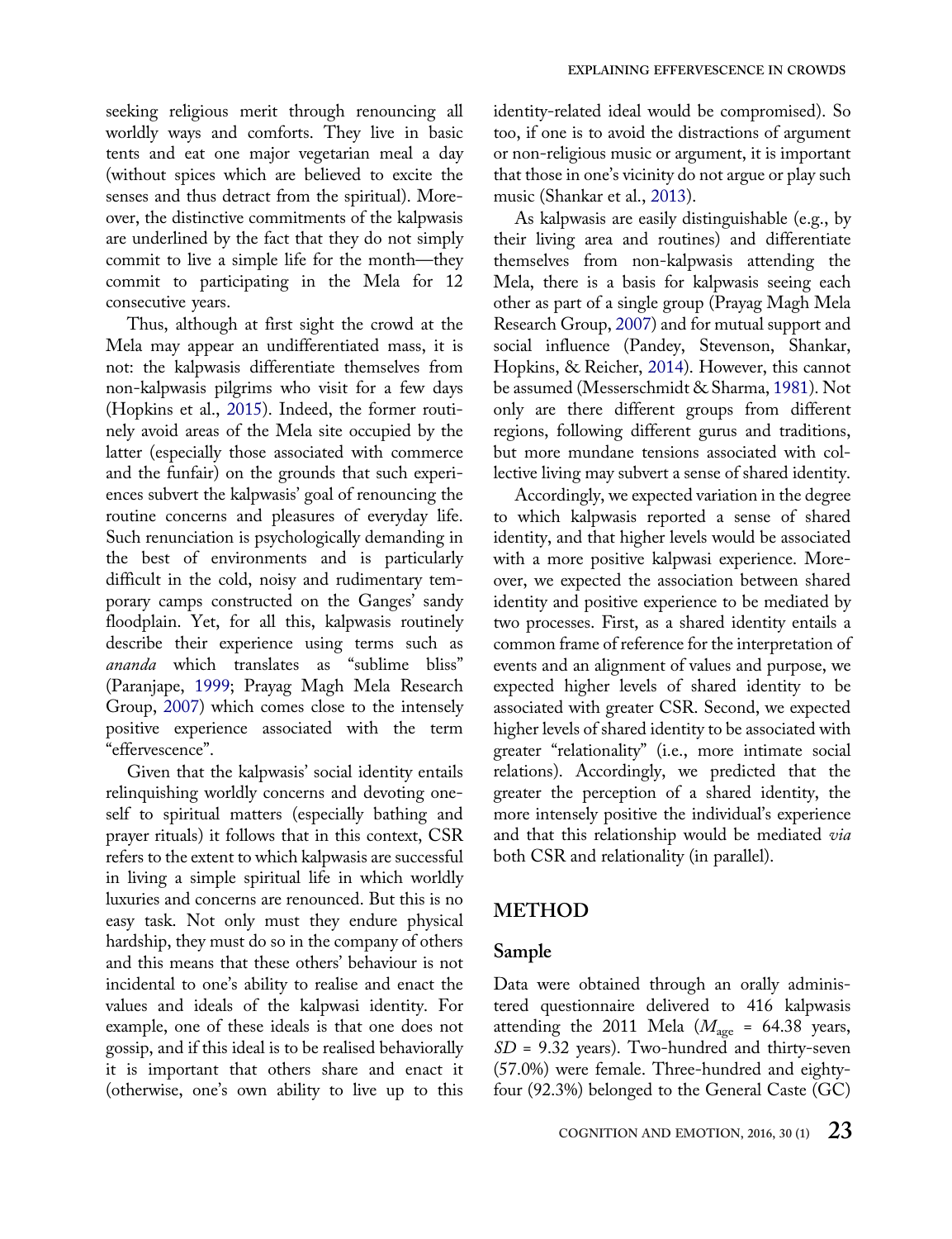category and 32 (7.7%) to the Other Backward Caste (OBC) category. This age, gender and caste profile is representative of the demographic profile of the broader kalpwasi population. One-hundred and seventy-seven were illiterate (42.5%), 192 (46.2%) held primary-to-intermediate education and 47 (11.3%) were university educated.

# Procedure

The measures were translated and back-translated (English–Hindi–English) and piloted amongst Hindi-speaking participants with various educational backgrounds. The questionnaires were administered by a trained team of field investigators and took approximately 30 minutes to complete. When approaching potential participants, the researchers gave an overview of the questions to be asked. Because of literacy issues, participants gave oral informed consent (this was approved by the Ethics Committees of the Universities of Dundee and Allahabad). As a sample from rural India has little (if any) experience of questionnaire surveys, and still less experience of using 5-point scales, we explained how participants could communicate their answers using drawings of five glasses containing increasing levels of water (ranging from empty to full; Tewari, Khan, Hopkins, Srinivasan, & Reicher, 2012).

## Measures

The questionnaire used in this research and all our data are publicly available (http://data-archive.ac. uk). The questionnaire contained items not relevant to the research reported here (e.g., concerning participants' health; Khan et al., in press a, in press b). The scales relevant to our research question are documented below. For each scale, we report an indicative item. The full set of items for each scale is reported in Table 1. Responses to each item were obtained on 5-point scales (anchored:  $1 = not$  at all;  $5 = completely$  which translates conceptually as *a lot*) and were averaged to calculate overall scale scores for each participant. Each scale was positively scored.

Shared identity: five items measured the extent to which kalpwasis saw themselves as constituting a collective (e.g., To what extent do you think that all kalpwasis think of themselves as part of a single group?).

Relationality: five items measured the extent to which participants perceived their interactions and relations with other kalpwasis to be intimate (e.g., To what extent do other kalpwasis behave towards you in a respectful manner?).

Collective self-realisation: five items measured the extent to which participants believed they were able to enact the ideal Hindu identity during the Mela (e.g., In the period of kalpwas, to what extent do you feel you are able to fully live a simple life in accordance with religious teaching?).

Positive experience: five items measured the extent to which participants judged their experience of participating in the Magh Mela to be uniquely positive (e.g., In the period of kalpwas, to what extent have you felt more fulfilled than you have ever felt in your life?).

# Scale properties

We examined the dimensionality of our variables using principal axis factoring (PAF) (Oblimin rotation with Kaiser Normalisation) which is particularly appropriate when the scales are new (inevitable given our research location). The results revealed the items loaded onto four discrete factors with eigenvalues greater than one and that these corresponded to our four pre-defined measures. The four factors explained 64.23% of the total item variance. Table 1 reports the factor loadings and cross-loadings for all the items. Table 2 presents these scales' Cronbach's alphas, their scale means and standard deviations, and their inter-scale correlations. The reliabilities of all measures were excellent. The measures correlated with one another moderately.

# RESULTS

In order to address our hypotheses we employed hierarchical regression modelling. Specifically, we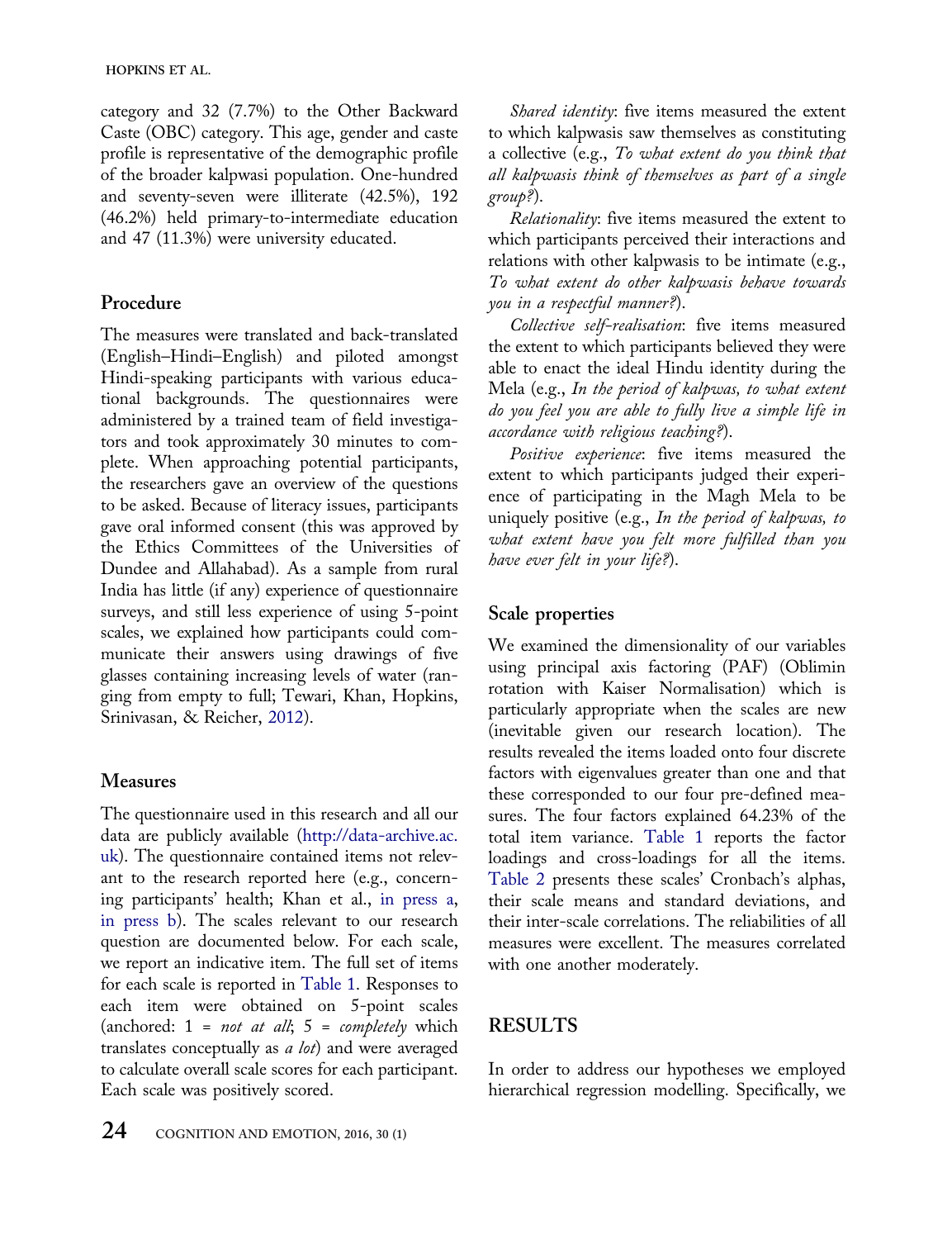|                                                                                                                          | Factors |       |       |                |  |
|--------------------------------------------------------------------------------------------------------------------------|---------|-------|-------|----------------|--|
| Items                                                                                                                    |         | 2     | 3     | $\overline{4}$ |  |
| Factor 1: relationality                                                                                                  |         |       |       |                |  |
| To what extent do other Kalpwasis:                                                                                       |         |       |       |                |  |
| 1. demonstrate feelings of love to you?                                                                                  | .83     | (.29) | (.23) | (.35)          |  |
| 2. help you when you need it?                                                                                            | .83     | (.30) | (.25) | (.44)          |  |
| 3. behave towards you in a respectful manner?                                                                            | .83     | (.19) | (.18) | (.40)          |  |
| 4. behave towards you with understanding of your needs as a Kalpwasi?                                                    | .82     | (.25) | (.17) | (.36)          |  |
| 5. behave towards you in a way that allows you to fulfil your Kalpwasi?                                                  | .75     | (.26) | (.21) | (.39)          |  |
| Factor 2: positive experience                                                                                            |         |       |       |                |  |
| In the period of Kalpwas:                                                                                                |         |       |       |                |  |
| 1. to what extent have you felt happier than you have ever felt in your life?                                            | (.26)   | .87   | (.20) | (.17)          |  |
| 2. to what extent have you felt more fulfilled than you have ever felt in your life?                                     | (.26)   | .86   | (.32) | (.18)          |  |
| 3. to what extent have you felt better than you have ever felt in your life?                                             | (.23)   | .85   | (.16) | (.12)          |  |
| 4. to what extent have you felt more contended than you have ever felt in your life?                                     | (.28)   | .80   | (.25) | (.14)          |  |
| 5. to what extent have you felt more alive than you have ever felt in your life?                                         | (.30)   | .79   | (.36) | (.15)          |  |
| Factor 3: collective self-realisation                                                                                    |         |       |       |                |  |
| In the period of Kalpwas, to what extent do you feel:                                                                    |         |       |       |                |  |
| 1. you are able to completely ignore the everyday concerns of this world to concentrate<br>on the spiritual?             | (.15)   | (.22) | .80   | (.26)          |  |
| 2. you are able to fully live a simple life in accordance with religious teaching?                                       | (.21)   | (.28) | .76   | (.27)          |  |
| 3. you are able to fully overcome the restrictions of everyday life and live in accordance<br>with your religious faith? | (.09)   | (.15) | .76   | (.23)          |  |
| 4. you are able to totally devote yourself to following religious scriptures?                                            | (.27)   | (.25) | .73   | (.25)          |  |
| 5. you feel you are able to fully devote yourself to performing your religious rituals?                                  | (.27)   | (.24) | .69   | (.22)          |  |
| Factor 4: shared identity                                                                                                |         |       |       |                |  |
| To what extent do you think that all Kalpwasis:                                                                          |         |       |       |                |  |
| 1. think of themselves as part of one large family?                                                                      | (.37)   | (.17) | (.24) | .89            |  |

| Table 1. Scale items: loadings and cross-loadings |  |
|---------------------------------------------------|--|
|---------------------------------------------------|--|

examined whether shared identity, relationality and CSR predicted positive experience (whilst controlling for the effects of the participants' age,

5. think of themselves as part of a single group?

gender, caste, marital status and education). The variables were entered in four steps: (1) age, gender, caste and marital status; (2) education;

Table 2. Scale means, standard deviations, Cronbach's alphas and inter-scale correlations

|                                                                 | Shared identity |          | Relationality |          | Collective self-realisation | Positive experience |                                  |          |
|-----------------------------------------------------------------|-----------------|----------|---------------|----------|-----------------------------|---------------------|----------------------------------|----------|
|                                                                 | M(SD)           | $\alpha$ | M(SD)         | $\alpha$ | M(SD)                       | $\alpha$            | M(SD)                            | $\alpha$ |
|                                                                 | 4.54(.61)       | .88      | 4.73(0.45)    | .91      | 4.43(.59)                   | .86                 | 4.79(0.44)                       | .92      |
| Shared identity<br>Relationality<br>Collective self-realisation |                 |          | $.44***$      |          | $.30***$<br>$.24***$        |                     | $.18***$<br>$.30***$<br>$.29***$ |          |

2. have a sense of "we-ness" with other Kalpwasi? (.42) (.18) (.28) .84 3. have a feeling of unity amongst each other? (.42) (.22) (.30) .76 4. besides their differences, share the same identity? (.41) (.12) (.22) .73<br>5. think of themselves as part of a single group? (.27) (.07) (.23) .70

\*\*\* $p > .001$ .

COGNITION AND EMOTION, 2016, 30 (1)  $25$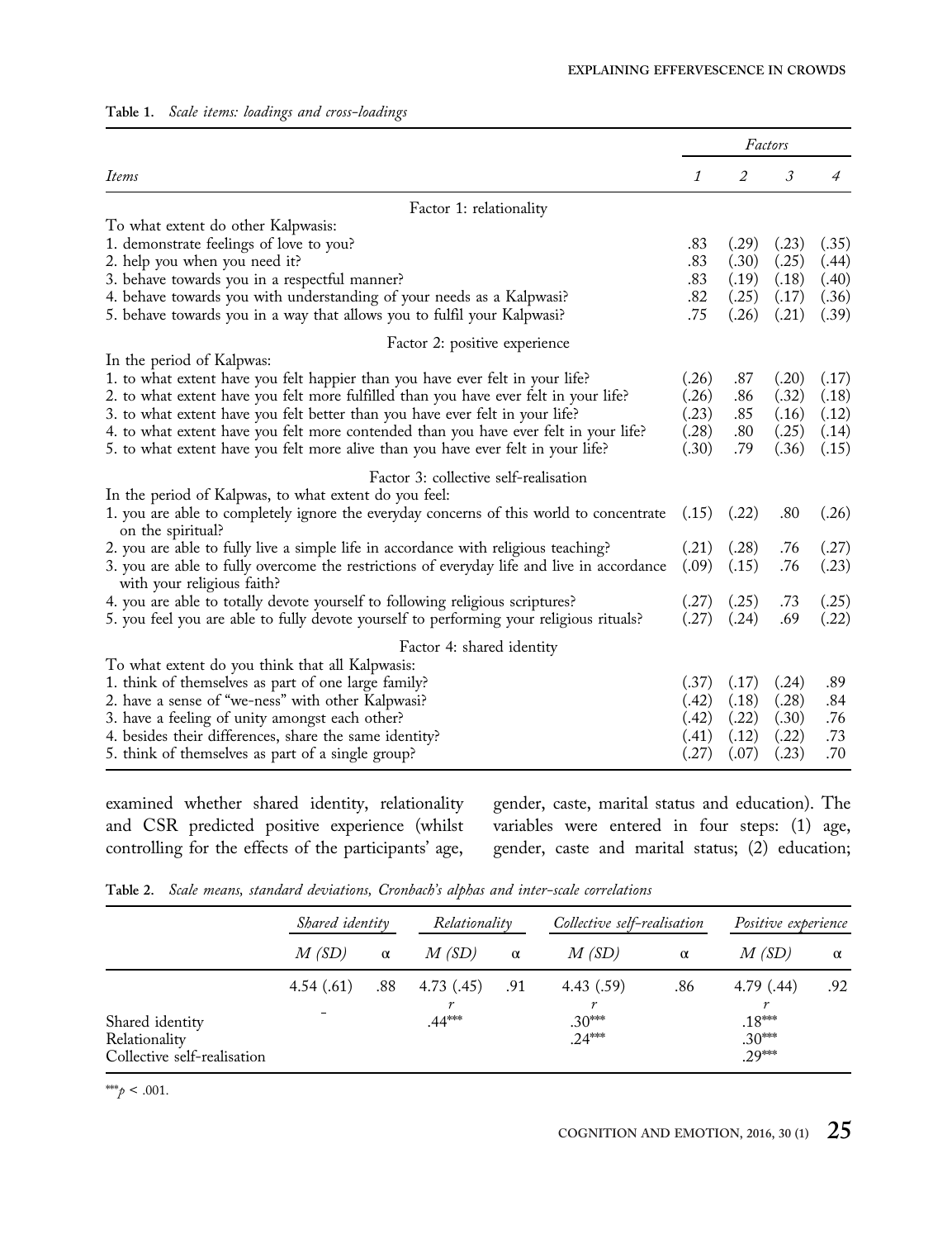|                             | Step 1             |     | Step 2 |                   |     | Step3                  |                         |     | Step 4                 |                       |     |          |
|-----------------------------|--------------------|-----|--------|-------------------|-----|------------------------|-------------------------|-----|------------------------|-----------------------|-----|----------|
| Model                       | B                  | SE  | β      | B                 | SE  | β                      | B                       | SE  | β                      | B                     | SE  | β        |
| 1. Age                      | $-.00$             | .00 | $-.07$ | $-.00$            | .00 | $-.07$                 | $-.00$                  | .00 | $-.06$                 | $-.00$                | .00 | $-.04$   |
| Gender                      | .07                | .05 | .08    | .05               | .06 | .05                    | .07                     | .06 | .08                    | .05                   | .06 | .06      |
| Caste                       | .07                | .08 | .05    | .07               | .08 | .04                    | .06                     | .08 | .05                    | .05                   | .06 | .06      |
| Marital status              | $-.07$             | .05 | $-.07$ | $-.08$            | .05 | $-.07$                 | $-.10$                  | .05 | $-.09$                 | $-.09$                | .05 | $-.08$   |
| 2. Primary-to-intermediate  |                    |     |        | .04               | .06 | .04                    | .03                     | .06 | .04                    | .04                   | .05 | .04      |
| University                  |                    |     |        | .05               | .09 | .03                    | .06                     | .09 | .04                    | .02                   | .09 | .02      |
| 3. Shared identity          |                    |     |        |                   |     |                        | .14                     | .04 | $.20***$               | .02                   | .04 | .02      |
| 4. Relationality            |                    |     |        |                   |     |                        |                         |     |                        | .23                   | .05 | $.23***$ |
| Collective self-realisation |                    |     |        |                   |     |                        |                         |     |                        | .17                   | .04 | $.23***$ |
| Adjusted $R^2$              | .00                |     | $-.00$ |                   | .03 |                        | .13                     |     |                        |                       |     |          |
| $\Delta R^2$                | $F(4, 411) = 1.26$ |     |        | $F(2, 409) = .21$ |     | $F(1, 408) = 15.98***$ |                         |     | $F(2, 406) = 23.78***$ |                       |     |          |
| <b>ANOVA</b>                | $F(4, 411) = 1.26$ |     |        | $F(6, 409) = .91$ |     |                        | $F(7, 408) = 3.09^{**}$ |     |                        | $F(9, 406) = 7.97***$ |     |          |

Table 3. Hierarchical regression model: predicting positive experience

\*\* $p < .01$ ; \*\*\* $p < .001$ .

(3) shared identity; (4) relationality and CSR. The results are presented in Table 3.

The adjusted  $R^2$  and the  $R^2$  change values were only significant at the third and fourth steps of the analysis, indicating that the socio-demographic characteristics of the participants did not exert a significant influence upon positive experience. Shared identity was a significant predictor at the third step. However, it was non-significant when relationality and CSR were entered together (at the fourth step). Moreover, at this fourth step both relationality and CSR were significant predictors of positive experience. Overall, the model explained 13% of the variance in positive experience.

That shared identity was a significant predictor of positive experience at the third step but not the fourth is compatible with the idea that its association could be indirect via relationality and CSR. This was explored in an analysis of indirect effects (Hayes, 2012) in which shared identity was entered as the independent variable, positive experience as the dependent variable, relationality and CSR as mediators (in parallel), and the sociodemographic variables as covariates. To avoid multicollinearity the variables were standardised.

The analysis (95% confidence intervals, based on 5000 bootstrap samples) revealed the total effect of shared identity on positive experience was positive and significant (total effect = .0907, 95% CI: .0478, .1337). More importantly, when relationality and CSR were entered (simultaneously) as parallel paths from shared identity to positive experience, the results indicated significant indirect effects via both relationality (indirect effect = .0470, 95% CI: .0241, .0795) and CSR (indirect effect = .0295, 95% CI: .0152, .0516). Consistent with the hierarchical regression analysis, when these two paths were taken into account, the direct effect of shared identity on positive experience was non-significant (direct effect = .0142, 95% CI: −.0329, .0614). Thus, these analyses suggest that shared identity had indirect effects on positive experience via CSR and relationality. Repeating the analysis using nonstandardised scales confirmed these results.

Given the potential for more complex relationships between these variables we conducted further analyses. One set concerned the relationship between CSR and relationality. It is theoretically possible that greater relationality would be associated with greater CSR, either because relationality is itself an antecedent of CSR (positive relations facilitating CSR), or because CSR is an antecedent of relationality (such that the experience of CSR leads one to experience more intimate relations with others). We investigated these more complex accounts of how shared identity was associated with positive experience in two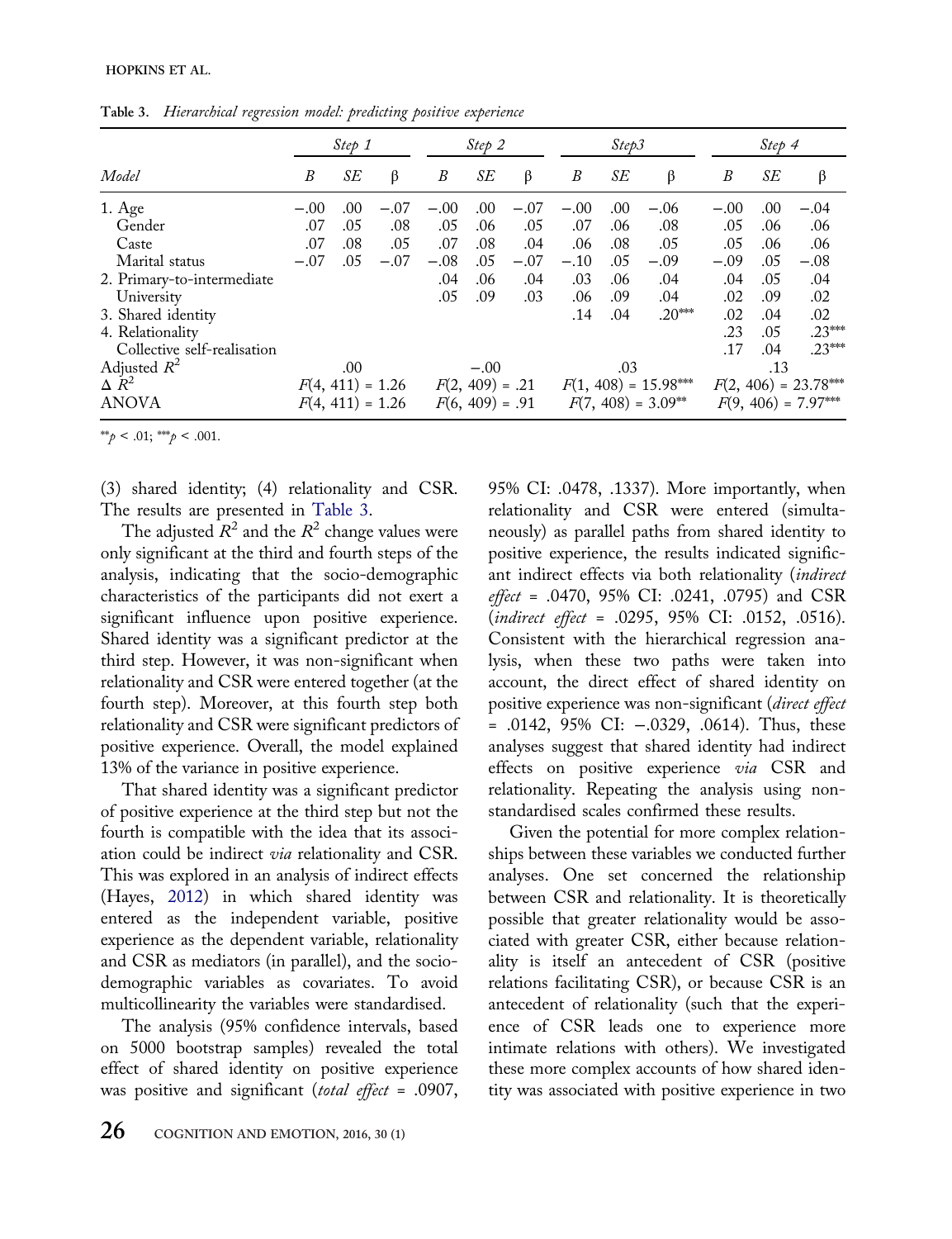analyses of (serial) indirect effects. The first tested whether shared identity had an indirect effect on positive experience through relationality and then from this, through CSR. Investigating this (serial) sequence using PROCESS (Hayes, 2012) showed the total effect of shared identity on positive experience was as before (total effect = .0907, 95% CI: .0478, .1337), and that shared identity had an indirect effect on positive experience via relationality and then CSR (serially) (indirect effect = .0069, 95% CI: .0020, .0153). The direct effect of shared identity on positive experience was non-significant (direct effect = .0142, 95% CI: −.0329, .0614). In other words there was an effect of shared identity on relationality, and then, through this, an effect on CSR which then predicted positive experience. The second analysis tested whether shared identity had an indirect effect on positive experience via CSR and then relationality. Again, we found evidence for this (serial) indirect effect of shared identity on positive experience (indirect effect = .0035, 95% CI: .0007, .0098). However, in evaluating the significance of these more complex (serial) pathways it is clear that though significant, they are modest. The same results were obtained using non-standardised variables.

We also reasoned there could be a degree of bidirectionality in these variables' relationships. For example, a sense of CSR may lead one to identify more strongly with co-present others (that is, a sense of shared identity could arise from a sense of CSR). In similar vein, greater relationality may facilitate a shared identity because one infers a commonality on the basis of one's more intimate social relations. Again, we investigated these reciprocal relationships using serial indirect effects. First, we investigated whether CSR had an indirect effect on positive experience through shared identity and relationality (serially). The total effect of CSR on positive experience was significant (total effect = .1292, 95% CI: .0880, .1703) and analysis confirmed an indirect effect of CSR on positive experience via shared identity and relationality (serially) (indirect effect = .0122, 95% CI: .0057, .0228). Again, this latter effect was modest and the direct effect of CSR on positive experience remained significant (direct effect =

.1009, 95% CI: .0587, .1430). Second, we investigated if relationality had an indirect effect on positive experience via shared identity and CSR (serially). The total effect of relationality on positive experience was significant (total effect = .1298, 95% CI: .0887, .1709) as was the indirect effect of relationality on positive experience via shared identity and CSR (serially) (indirect effect = .0104, 95% CI: .0044, .0203). Again this serial indirect effect was modest and the direct effect of relationality on positive experience remained significant (direct effect = .0984, 95% CI: .0528, .1441). The same results were obtained using non-standardised variables. Taken together these last two analyses suggest that there is potential for people's sense of relationality and CSR to contribute to a sense of shared identity and hence impact upon positive experience. However, whilst these reciprocal paths may be significant, their effects are small.

Thus far, we have presented analyses which treat positive experience as an outcome variable of identity-related processes. However, it is important to note that emotions in a crowd may shape group processes. For example, it is possible that a positive experience could encourage identification with others which in turn predicts CSR and relationality. We investigated this in two separate analyses of (serial) indirect effects. First, we considered whether participants' positive experience was associated with CSR via shared identity and relationality (serially). Second, we tested whether positive experience was associated with relationality via shared identity and CSR (serially). For both models the total effects of positive experience were significant (first model total effect = .1734, 95% CI: .1182, .2286; second model total effect .1330, 95% CI: .0910, .1751). However, neither analysis found evidence for the postulated serial indirect effects (first model indirect effect = .0044, 95% CI: −.0006, .0138; second model indirect effect = .0016, 95% CI: −.0001, .0054) and both direct effects remained significant (first model direct effect = .1344, 95% CI: .0782, .1905; second model direct effect = .0861, 95% CI: .0462, .1260). We also investigated whether positive experience mediated the effects of relationality and CSR on shared identity. Specifically, we investigated whether CSR had an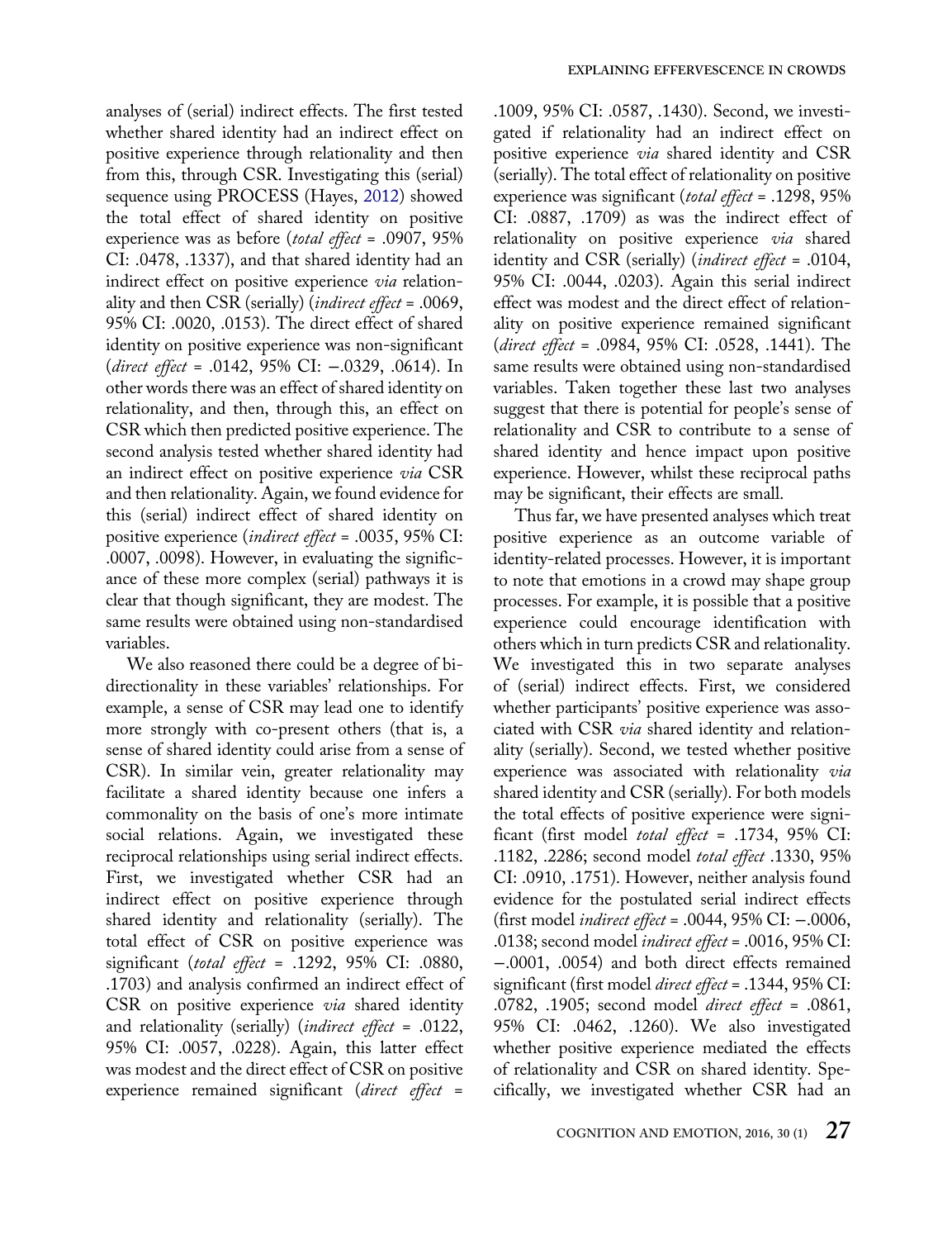indirect effect on social identity *via* relationality and positive experience (serially), and whether relationality had an indirect effect on shared identity via CSR and positive experience (serially). For both these models the total effect of positive experience were significant (first model total effect = .1731, 95% CI: .1168, .2293; second model total effect = .2819, 95% CI: .2301, .3337). Neither analysis found evidence for the postulated serially mediated indirect effects (first model indirect effect = .0010, 95% CI: −.0018, .0064; second model indirect effect = .0010, 95% CI: −.0015, .0060) and both direct effects remained significant (first model direct effect = .1063, 95% CI: .0522, .1604; second model direct effect = .2508, 95% CI: .1967, .3049). Needless to say, whereas this suggests that our variables help predict positive experience when that is the outcome variable of interest, it is inappropriate to make strong unilateral claims about causal direction on such data (see below).

# DISCUSSION

Our findings show that participants' level of relationality and CSR were associated with the positivity of their emotional experience at the event. Moreover, both relationality and CSR were associated with the degree to which our kalpwasi participants believed there was a common identity amongst kalpwasi pilgrims. Indeed, we found that perceptions of a shared identity had an indirect effect on positive experience via both relationality and CSR (in parallel). However, we also found evidence for more complex associations between shared identity and the positivity of emotional experience. First, relationality and CSR functioned as serial mediators of the shared identity–positive experience relationship. Second, when predicting positive experience we found evidence for a degree of bi-directionality in the relationship between CSR, relationality and shared identity.

These quantitative data should be interpreted alongside the ethnographic and interview data obtained with kalpwasis (Hopkins et al., 2015, Pandey et al., 2014; Shankar et al., 2013). As concerns the experience of relationality, interviewees reported how they came together and had a sense of support and concern from fellow pilgrims in the Mela (in contrast to other collective settings like the railway station where they lack shared identity). They also reported the pleasure derived from knowing others would support them. For example, one (cited in Hopkins et al., 2015) explained:

in the home, or in villages, people see each other and feel tensions [excluded material] But here, so much of goodness comes in people, even more than at home [excluded material] someone will say "come sister sit, warm up your hands and feet" [excluded material]. It feels good. And there [back home], if you interact more, even in a family, the close relatives cannot stay along with each other!

As concerns the experience of CSR, interviewees spoke of the pleasures of being able to realise the injunction to behave in a spiritually pure way and of how this was facilitated by a shared identity. Thus, to draw another example from our work, one kalpwasi (cited in Hopkins et al., 2015) referred to the concept of satsang (which translates as an assembly of persons who listen to and speak spiritual truths) and explained the pleasure to be found in being part of a collective in which spiritual values could be expressed and enacted:

the most important thing here is the satsang. No one gossips about others. No one wants or looks for failings in others [excluded material]. All become like one family. This is what is called satsang. Kalpwas means this only—that you do not criticize or gossip about each other. Each one follows the rules.

We do not suggest our investigations explain everything about positive experience in the crowd. As we have already intimated, all sorts of physical and practical factors may be of relevance. This event poses many physical challenges (Pandey et al., 2014; Shankar et al., 2013). The weather can be cold, wet and miserable; people fall ill; one's tent and sanitary conditions may be poor; it is often very noisy, etc. In this context, the fact we can account for 13% of the variance is striking and it may be addressing much of the specifically psychological determinants of positive experience. With regard to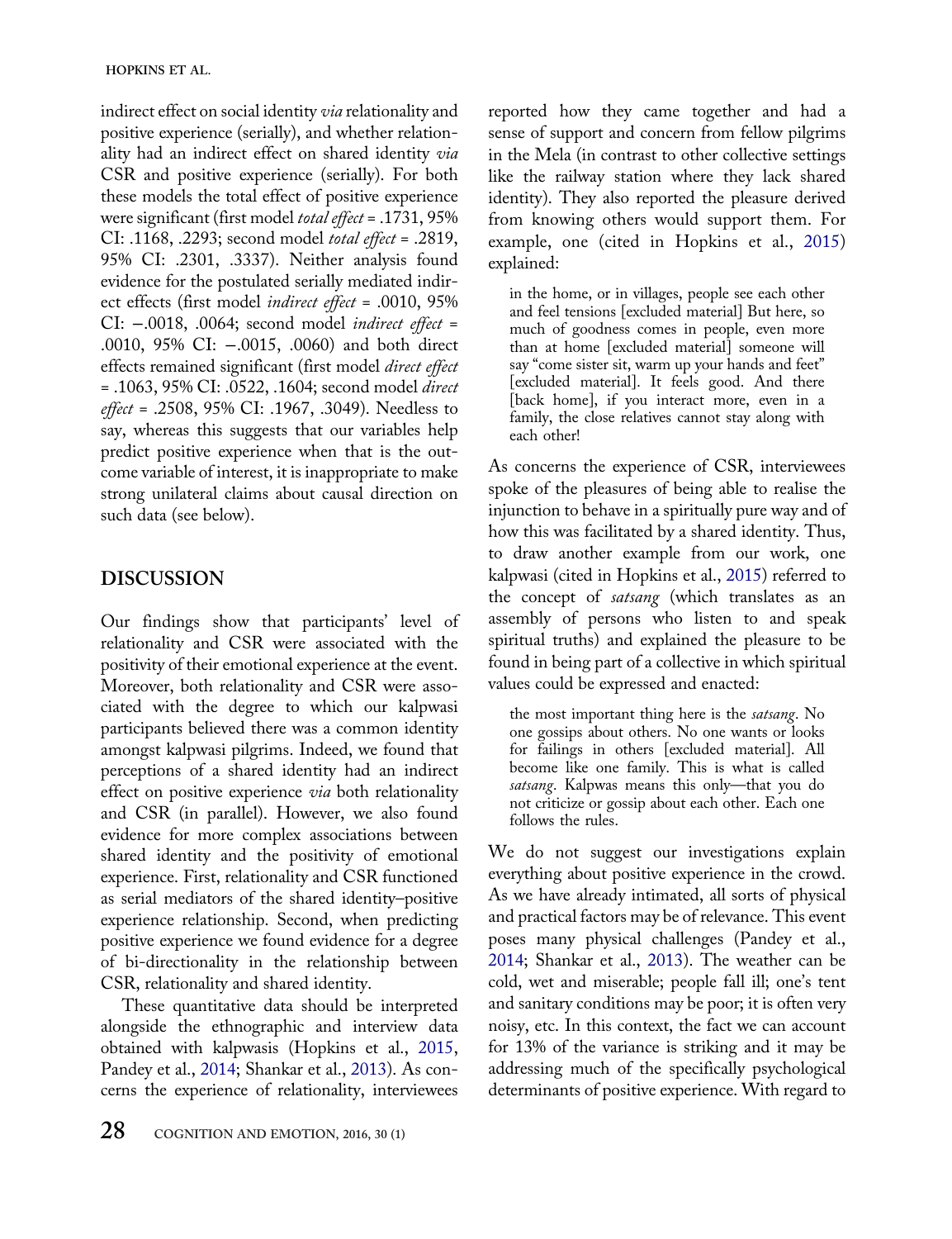this latter, it should be noted that our questionnaire scale items did not just refer to feeling positive, but to feeling more positive than one ever has previously in one's life. This suggests that we are getting close to the positive passion—the "effervescence" which has so struck observers of the crowd.

As to what can be inferred from these data there are a number of issues. Throughout, we have conceptualised positive experience as the outcome of identity-related processes. However, several caveats are in order. One is methodological: our data are cross-sectional and this constrains our ability to make strong claims about the causal ordering of our predictors. Another caveat is conceptual: as Blumer (1939) acknowledged long ago, crowd processes are likely to be circular in nature and it easy to imagine a feedback loop in which the various elements of our model contribute towards a spiralling of emotional intensity. Thus, just as a shared identity may contribute to a sense of relationality, so this latter may be a basis for participants to infer a sense of shared identity. Also, just as a positive experience may be a product of CSR and relationality, so the positivity of one's experience may contribute to the experience of relationality and CSR. For example, we know displays of emotion can be communicative and the sharing (actual or presumed) of an emotional state may facilitate affiliation with others (Hess, Houde, & Fischer, 2014). Nevertheless, given our specific focus in this paper on the antecedents of positive experience, our research highlights the utility of considering shared identity as a key predictor and as having indirect effects on positive experience via relationality and CSR (in parallel). This does not rule out (indeed it encourages) future research into the consequence of positive experiences in groups and crowds.

Another caveat concerns the generalisability of these associations: What can a study of rural Indians at a Hindu religious festival tell us about positive crowd experience more generally? In response it should be noted that religious social identifications are of enormous social and political significance in everyday life and to say that a phenomenon is "only" relevant to religion does not

diminish its significance. Indeed, Durkheim himself studied effervescence in religious gatherings precisely because he believed that these encapsulate processes that are common to all collective functioning (Olaveson, 2001). Moreover, many researchers investigating the effects of religious participation suggest that these may derive from the general experience of being part of a group (or congregation) rather than from specifically religious beliefs (Graham & Haidt, 2010; Ysseldyk, Matheson, & Anisman, 2010). More generally, despite the limitations of correlational and crosssectional research such as ours, it is important not to overlook the value of complementing experimental research with survey research conducted in field settings. Indeed, it could be added that there is particular value in investigating these relationships in a field-setting in north India: the generality of any theory developed and tested in the urban West depends on showing that similar processes operate amongst very different populations.

Nonetheless, if there is reason to believe that our constructs may have more general applicability, it is important to recognise that the precise form that these take may vary from collectivity to collectivity as a function of specific norms and values. This is most obvious in the case of CSR (which explicitly denotes the enactment of group identity). In the case of kalpwasis this entails spiritual immersion. At other events (e.g., a rock festival), it will entail different behaviours. Indeed, in studies of demonstrations and riots, CSR often involves obstruction and violence that imposes the collective's will on an antagonistic out-group, notably the police (Drury & Reicher, 2005). In the Mela, the identity and hence the behaviours relevant to CSR are very different, and to investigate whether our reasoning applies in any given collectivity it is necessary to be sensitive to local cultural matters as well as to general psychological processes.

More definitive conclusions about generality must await a body of research looking at different types of collective events involving different groups. But, in the case of Prayag's Magh Mela we can say with some confidence that the intense joy expressed by crowd members fits better with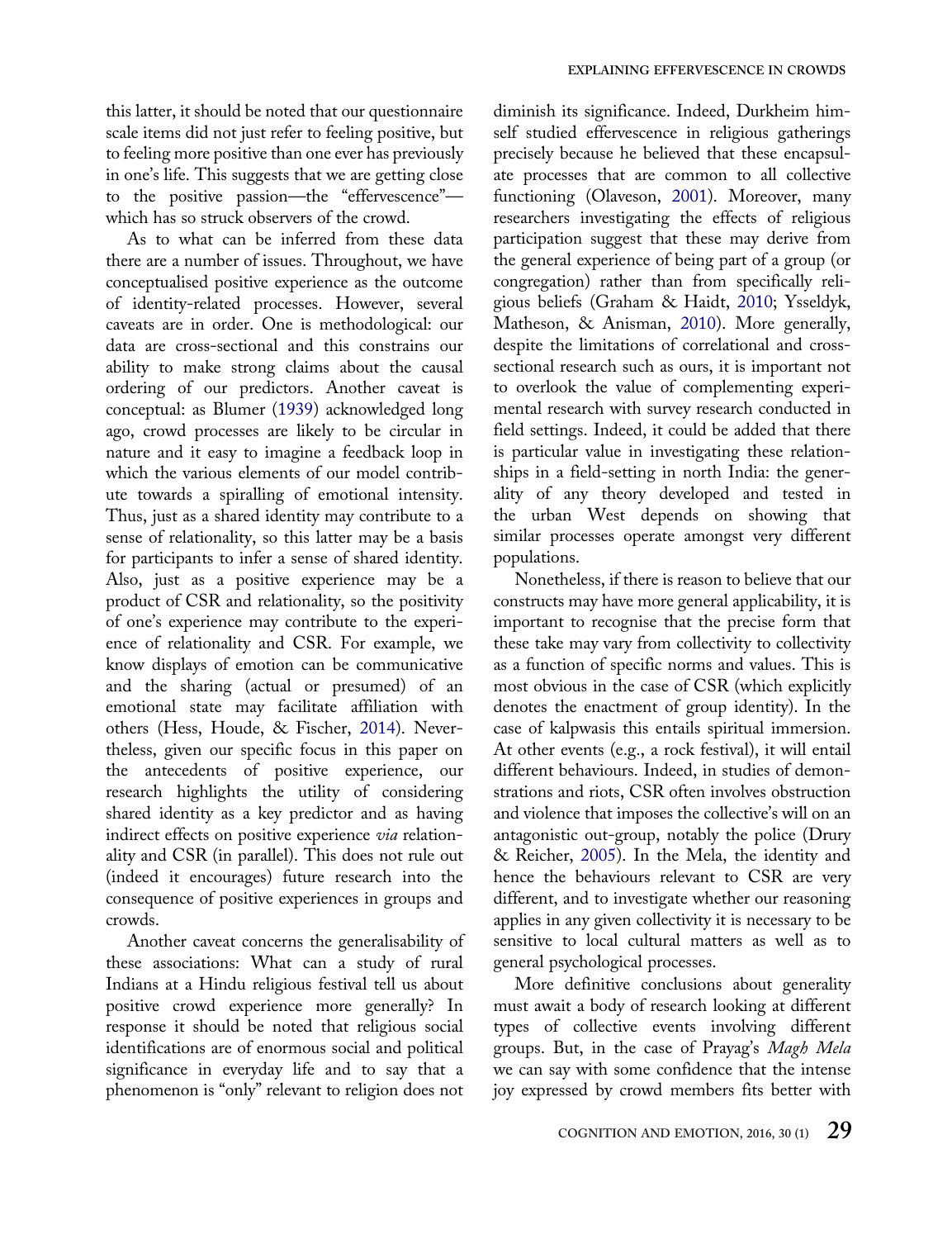Durkheim's analysis than Le Bon's. Effervescence does not denote mindlessness. Rather it is associated with the sense that one is able to live by one's shared beliefs and from the close bonds that are forged with others. A shared social identification with others makes both more likely. By specifying the intervening processes more precisely and by testing them more systematically than before, we hope to have gone some way towards unpacking the age-old puzzle of the psychological bases for positive collective emotion.

#### Acknowledgements

We gratefully acknowledge the advice received from Dr Kavita Pandey, Dr Shail Shankar, Dr Tushar Singh (all at the Centre of Behavioural and Cognitive Sciences, Allahabad), Prof. Mark Levine (Exeter, England) and Dr Gozde Ozakinci (St Andrews, Scotland).

#### Disclosure statement

No potential conflict of interest was reported by the authors.

### Funding

This work was supported by the ESRC [grant number RES-062-23-1449].

# REFERENCES

- Alnabulsi, H., & Drury, J. (2014). Social identification moderates the effect of crowd density on safety at the Hajj. Proceedings of the National Academy of Sciences, 111, 9091–9096. doi:10.1073/pnas.14049 53111
- Blumer, H. (1939). Collective behavior. In R. E. Park (Ed.). Principles of sociology (pp. 219–288). New York, NY: Barnes & Noble.
- Drury, J., & Reicher, S. (2005). Explaining enduring empowerment: A comparative study of collective action and psychological outcomes. European Journal of Social Psychology, 35(1), 35–58. doi:10.1002/ej sp.231
- Drury, J., & Reicher, S. (2009). Collective psychological empowerment as a model of social change: Researching crowds and power. Journal of Social Issues, 65, 707–725.
- Drury, J., Cocking, C., Beale, J., Hanson, C., & Rapley, F. (2005). The phenomenology of empowerment in collective action. British Journal of Social Psychology, 44, 309–328. doi:10.1348/014466604X18523
- Durkheim, É. (1912/1995). The elementary forms of religious life. (K. E. Fields, Trans.). New York, NY: Free Press.
- Ehrenreich, B. (2006). Dancing in the streets. New York, NY: Metropolitan.
- Graham, J., & Haidt, J. (2010). Beyond beliefs: Religions bind individuals into moral communities. Personality and Social Psychology Review, 14(1), 140– 150. doi:10.1177/1088868309353415
- Haslam, S. A., Oakes, P. J., Reynolds, K. J., & Turner, J. C. (1999). Social identity salience and the emergence of stereotype consensus. Personality & Social Psychology Bulletin, 25, 809–818. doi:10.1177/0146 167299025007004
- Haslam, S. A., & Reicher, S. D. (2012). When prisoners take over the prison: A social psychology of resistance. Personality and Social Psychology Review, 16, 154–179. doi:10.1177/1088868311419864
- Hayes, A. F. (2012). PROCESS: A versatile computational tool for observed variable mediation, moderation, and conditional process modeling. Retrieved from http://www.personal.psu.edu/jxb14/M554/arti cles/process2012.pdf
- Hess, U., Houde, S., & Fischer, A. (2014). Do we mimic what we see or what we know? In C. von Scheve & M. Salmela (Eds.), Collective emotions (pp. 94–107). Oxford: Oxford University Press.
- Hopkins, N., Stevenson, C., Shankar, S., Pandey, K., Khan, S., & Tewari, S. (2015). Being together at the Magh Mela: The social psychology of crowds and collectivity. In T. Gale, A. Maddrell, & A. Terry (Eds.), Sacred mobilities. Farnham: Ashgate.
- Khan, S. S., Hopkins, N., Reicher, S., Tewari, S., Srinivasan, N., & Stevenson, C. (in press a). Shared identity predicts enhanced health at a mass gathering. Group Processes & Intergroup Relations. doi:10.1177/1368430214556703
- Khan, S. S., Hopkins, N., Reicher, S., Tewari, S., Srinivasan, N., & Stevenson, C. (in press b). How collective participation impacts social identity: A longitudinal study from India. Political Psychology. doi:10.1111/pops.12260
- Lawler, E. J., Thye, S. R., & Yoon, J. (2014) The emergence of collective emotions in social exchange. In C. von Scheve & M. Salmela (Eds.), Collective emotions (pp. 189–203). Oxford: Oxford University Press.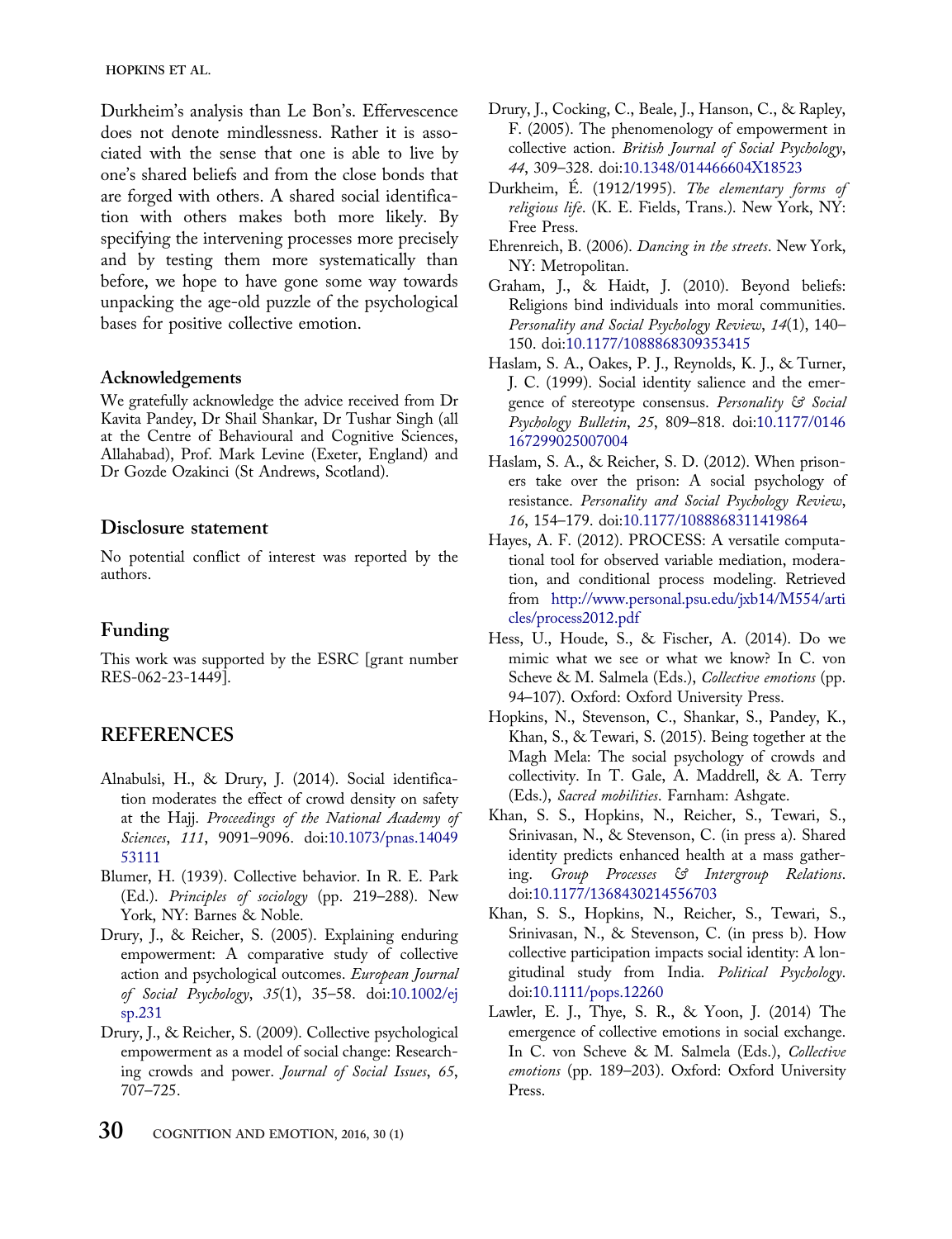- Levine, M., Prosser, A., Evans, D., & Reicher, S. (2005). Identity and emergency intervention: How social group membership and inclusiveness of group boundaries shape helping behavior. Personality & Social Psychology Bulletin, 31, 443–453. doi:10.1177/ 0146167204271651
- Le Bon, G. (1895/1947). The crowd: A study of the popular mind. London: Ernest Benn.
- McPhail, C. (1991). The myth of the madding crowd. Berlin: Aldine de Gruyter.
- Messerschmidt, D. A., & Sharma, J. (1981). Hindu pilgrimage in the Nepal Himalayas. Current Anthropology, 22, 571–572. doi:10.1086/202727
- Neville, F., & Reicher, S. (2011). The experience of collective participation: Shared identity, relatedness and emotionality. Contemporary Social Science, 6, 377–396. doi:10.1080/21582041.2012.627277
- Novelli, D., Drury, J., & Reicher, S. D. (2010). Come together: Two studies concerning the impact of group relations on 'personal space'. British Journal of Social Psychology, 49, 223–236. doi:10.1348/0144666 09X449377
- Novelli, D., Drury, J., Reicher, S., & Stott, C. (2013). Crowdedness mediates the effect of social identification on positive emotion in a crowd: A survey of two crowd events. PLoS One, 8, e78983. doi:10.1371/ journal.pone.0078983
- Olaveson, T. (2001). Collective effervescence and communitas: Processual models of ritual and society in Emile Durkheim and Victor Turner. Dialectical Anthropology, 26(2), 89–124. doi:10.1023/A:102044 7706406
- Pandey, K., Stevenson, C., Shankar, S., Hopkins, N., & Reicher, S. (2014). Cold comfort at the Magh Mela: Social identity processes and physical hardship. British Journal of Social Psychology, 53, 675–690. doi:10.1111/bjso.12054
- Paranjape, A. C. (1999). Self and identity in modern psychology and Indian thought. New York, NY: Springer.
- Pehrson, S., Stevenson, C. Muldoon, O. T., & Reicher, S. D. (2013). Is everyone Irish on St Patrick's Day? Divergent expectations and experiences of collective self-objectification at a multicultural parade. British Journal of Social Psychology, 53, 249–264. doi:10. 1111/bjso.12029
- Prayag Magh Mela Research Group. (2007). Experiencing the Magh Mela at Prayag: Crowds, categories and social relations. Psychological Studies, 52, 311-319.
- Reicher, S. D. (1984). The St. Pauls' Riot: An explanation of the limits of crowd action in terms of a social

identity model. European Journal of Social Psychology, 14, 1–22.

- Reicher, S. D. (1987). Crowd behavior as social action. In J. C. Turner, M. A. Hogg, P. J. Oakes, S. D. Reicher, & M. C. Wetherell (Eds.), Rediscovering the social group: A self-categorization theory (pp. 171– 202). Oxford: Blackwell.
- Reicher, S. D. (2001). The psychology of crowd dynamics. In M. Hogg & S. Tindale (Eds.), Blackwell handbook of social psychology: Group processes (pp. 182–208). Oxford: Blackwell.
- Renger, D., & Simon, B. (2011). Social recognition as an equal: The role of equality-based respect in group life. European Journal of Social Psychology, 41, 501– 507. doi:10.1002/ejsp.814
- Sallnow, M. J. (1981). Communitas reconsidered: The sociology of Andean pilgrimage. Man, 16, 163–182. doi:10.2307/2801393
- Shankar, S., Stevenson, C., Pandey, K., Tewari, S., Hopkins, N. P., & Reicher, S. D. (2013). A calming cacophony: Social identity can shape the experience of loud noise. Journal of Environmental Psychology, 36, 87–95. doi:10.1016/j.jenvp.2013.07.004
- Stott, C. J., & Drury, J. (2000). Crowds, context and identity: Dynamic categorization processes in the 'poll tax riot'. Human Relations, 53, 247–273.
- Stott, C. J., Hutchison, P., & Drury, J. (2001). 'Hooligans' abroad? Inter-group dynamics, social identity and participation in collective 'disorder' at the 1998 World Cup Finals. British Journal of Social Psychology, 40, 359–384.
- Tajfel, H., & Turner, J. C. (1986). The social identity theory of inter-group behavior. In S. Worchel & L. W. Austin (Eds.), Psychology of intergroup relations (pp. 2–24). Chicago, IL: Nelson-Hall.
- Tewari, S., Khan, S., Hopkins, N., Srinivasan, N., & Reicher, S. D. (2012). Participation in mass gatherings can benefit well-being: Longitudinal and control data from a North Indian Hindu pilgrimage event. PLoS One, 7(10): e47291. doi:10.1371/journal.pone. 0047291
- Thompson, E. P. (1971). The moral economy of the English crowd in the eighteenth century. Past and Present, 50(1), 76–136. doi:10.1093/past/50. 1.76
- Turner, R. H., & Killian, L. M. (1972). Collective behavior. Englewood Cliffs, NJ: Prentice-Hall.
- Turner, J. C., Hogg, M. A., Oakes, P. J., Reicher, S. D., & Wetherell, M. C. (1987). Rediscovering the social group: A self-categorization theory. Oxford: Basil Blackwell.

31 COGNITION AND EMOTION, 2016, 30 (1)